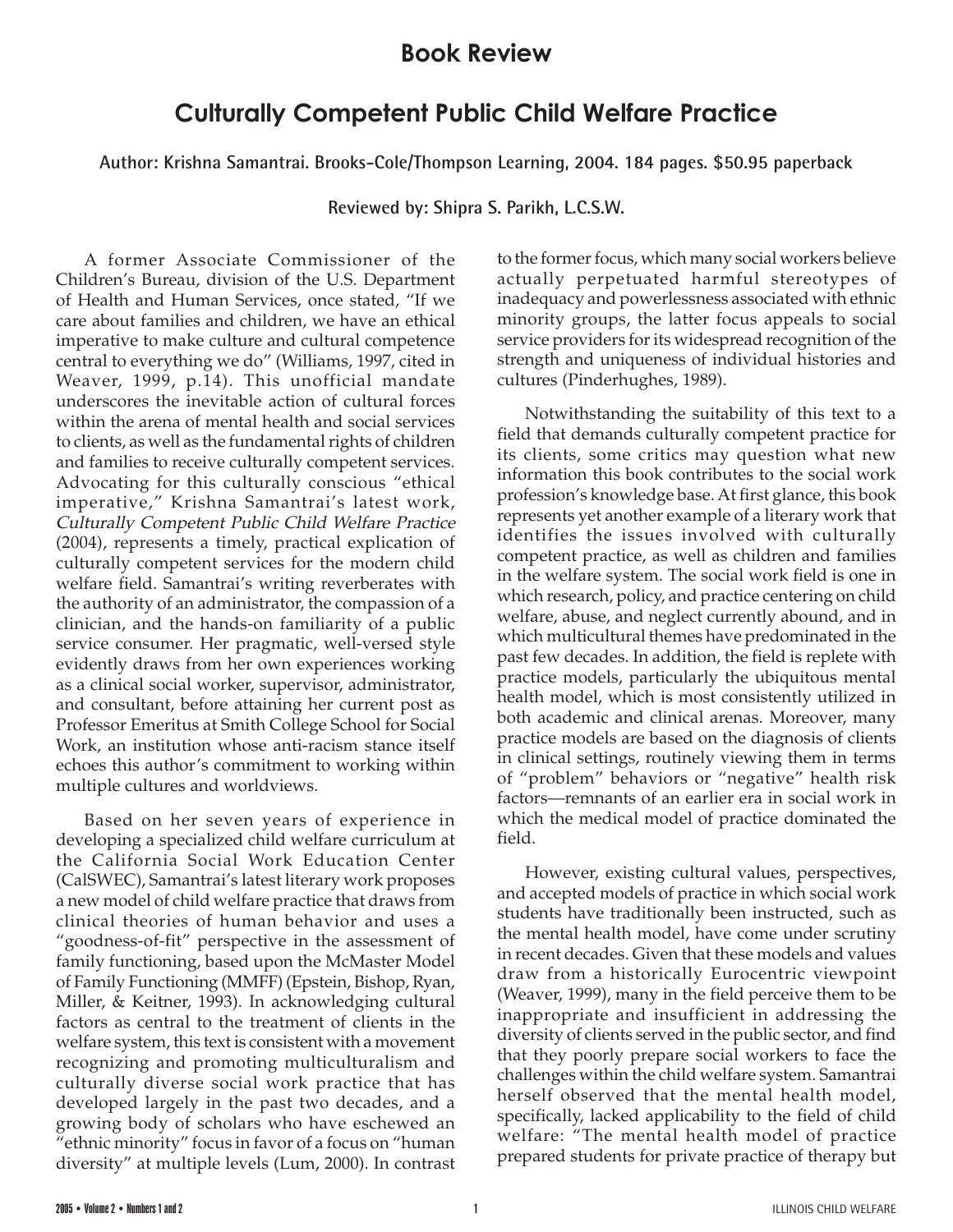not for the realities of public child welfare practice" (2004, p. xii).

The straightforward title of the current book belies the profound depth and applicability of the text itself to the area of child welfare, an area that the author correctly identifies as lacking suitable educational materials, particularly a comprehensive, integrated, and practical textbook. Clinicians past and present working in the field of child welfare undoubtedly would agree that there is a severe discrepancy between the clinical challenges they face daily and the academic responses available to help guide them. Having worked during my own graduate school internship years in a public child welfare system, I know that I would have benefited from a relevant textbook to help me integrate my knowledge and offer a more appropriate practice model that would allow me to work more effectively with my clients.

What distinguishes this textbook from others in the social work field is that it effectively allows the reader to (1) review key concepts and theories, (2) learn a new model of practice and integrate knowledge, and (3) apply this new found knowledge directly to practice within a culturally competent context. Part One, "The Philosophical and Legal Context of Practice," is dedicated to establishing the evolution of sociopolitical ideas and rulings, informed by clinical human behavior theories, underlying the current field of public child welfare. This portion of the book is underlaid by the author's pertinent acknowledgment of the reality that sociopolitical, economic, and legal structures are responsible for delineating the boundaries of clinical practice. Part Two, entitled "The Skills of Practice," represents the core of the book, in which the author presents her unique, new model of practice, the Goodness-of-Fit model. Finally, Part Three, entitled "The Organizational Context of Practice," rounds out the three-part structure of the text, providing readers with concrete interventions and ideas for working within frameworks ranging from bureaucracies to neighborhoods and local communities.

The Goodness-of-Fit model presented here essentially serves as a proxy for cultural competence. In lieu of distinct paragraphs encapsulating separate ethnic groups, imparting broad-based, group-specific (i.e., African-American, Latino, Asian-American) facts, accompanied by a disclaimer expressly warning against stereotyping, the author takes a new approach to describing cultural diversity. Samantrai's definition of "culture" does not equate race and ethnicity; this parallels the way that the McMaster Model, which inspired the author's practice model, avoids defining "normality" as the statistical average, or family

"health" as a lack of negative characteristics (Epstein, Bishop, Ryan, Miller, & Keitner, 1993). Echoing the sentiments of postmodernism, this text defines culture and cultural competence along multiple dimensions and in different ways, moving beyond a cultural understanding limited by the boundaries of traditional ethnic groups.

The Goodness-of-Fit model also diverges from the assessment and diagnosis of families based on traditional "deficit" models, which share a tendency to view clients in terms of risk factors or negative qualities. The author's model prefers to treat families from a strengths perspective, identifying the extent to which parents are able to successfully meet their children's needs at any given point in time. Furthermore, this practice model assumes that clients are capable of change, and it prescribes a dynamic, continuous assessment process that responds to changing client needs over time. The assumptions of this model of practice complement other research on traumatized children, which also suggests that parents' own recognition of their strengths and their ability to support their children is a powerful, decisive factor in such families' success in overcoming traumatic hurdles (Groves & Zuckerman, 1998; Osofsky, 1998). Recognizing the potential benefits emotional, psychological, and clinical—to clients reaped by using a strengths perspective model of practice is an indication of the author's deep empathy for children and families in the welfare system. This stance has also been taken by many clinicians working with other vulnerable and oppressed client populations, such as ethnic and racial minority groups, women, and adolescent parents, to name a few (Epstein, Bishop, Ryan, Miller, & Keitner, 1993; Lum, 2000; Rasheed & Johnson, 1995; Rhoden & Robinson, 1997; Simon, 1994).

In this text, Samantrai takes the reader, step-bystep, from the "front end" of a family's entry into the child welfare system through their exiting the system from the "back end," focusing specifically on assessment and case planning. Laudably, the author manages what would otherwise be an extensive synopsis of theory and history with natural fluency and brevity, rendering a large quantity of information palatable to even the newest social work student. Another helpful aspect of this text is its use of case studies, accompanying each stage of the assessment/ case planning process, to help the reader integrate theoretical knowledge and clinical data with applied real-world scenarios—a good exercise for beginners as well as more sophisticated clinicians.

Too often, in the field of social work, we are exposed to numerous texts and journal articles that